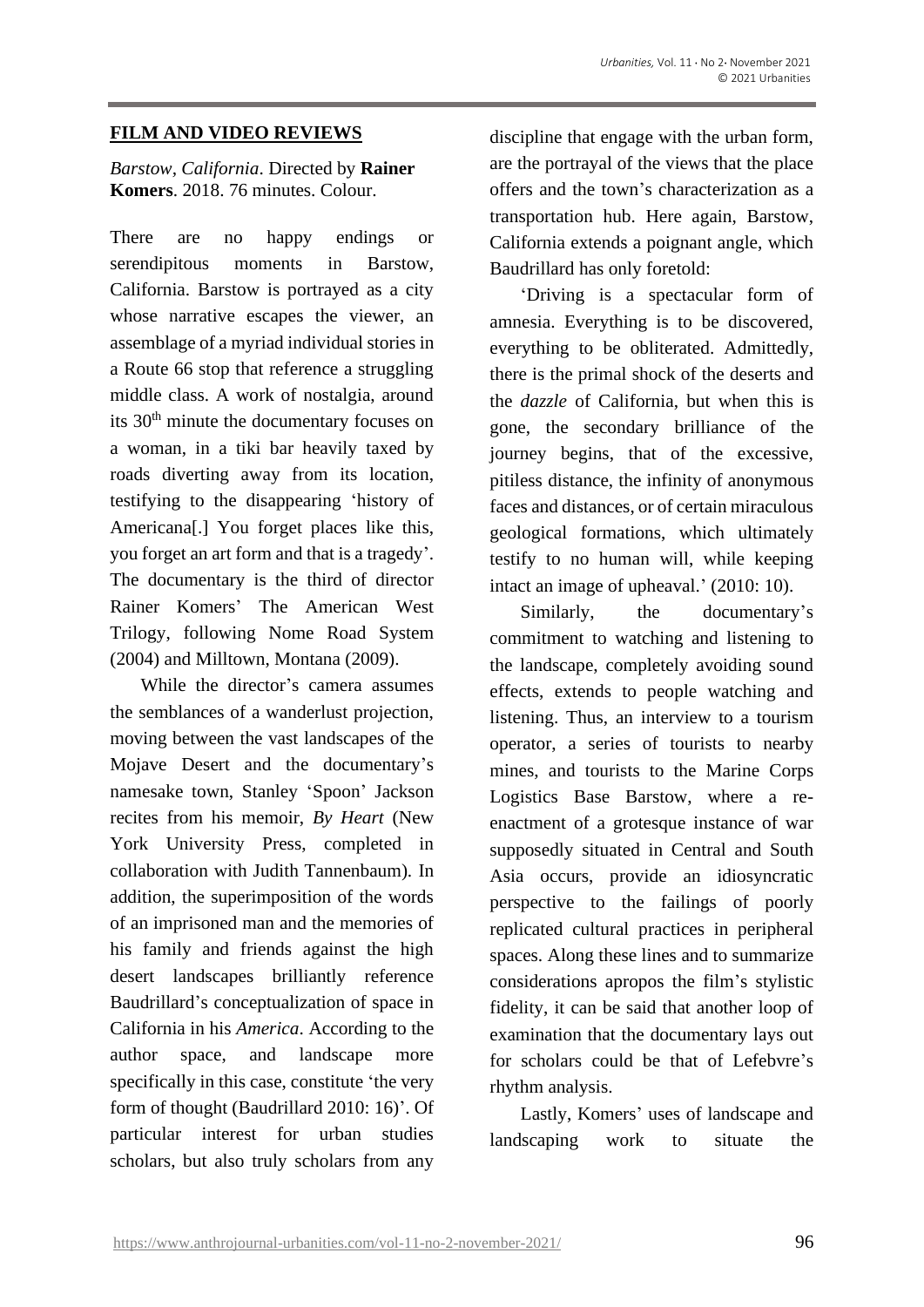documentary as an urban historical composition.

## **Reference**

Baudrillard, J. 2010. *America*. London: Verso Books.

Arba Bekteshi [arba.bekteshi@gmail.com](mailto:arba.bekteshi@gmail.com)

## *Atieno.* Directed by **June Ndinya, Effie Awino, Ruth Njoki, Lavine Atieno, Dorcas Akin**. 2018. 64 minutes. Colour.

*Atieno* is a fictional film that tells the story of a young girl from a fishing village named Atieno who goes to work for her aunt in Nairobi. Harassed by customers in the bar where she works, she runs away and does odd jobs to earn a living. She ends up running a small street food business. In parallel, we are told of the life of one of her friends — a young boy who stayed in the village. The film ends with a phone call; we don't know who is calling or why.

The aim of the film is clear: On the one hand, it shows the journey of a poor young girl (her father is sick and she must leave for the capital to be able to support him and her little brothers) who discovers the harshness and violence of urban life in a poor area of the capital. On the other hand, it tells the journey of a young boy who, not having won a scholarship, will use his bike to earn a living and slowly gain his independence. This subject of rural exodus and of the opposition between rural and urban life is not new in African filmography. Here the editing, which alternates short sequences in the countryside with short sequences in the city, does not allow for the complexity of the situations and characters. It is almost caricatural.

The city of Nairobi is only present through the poor neighbourhood of Mathare, where we see tin houses overhanging the street. The parallel editing strikingly shows the contrast between life in the fishing village and the bustling life of the densely populated neighbourhood of Mathare, where men are all presented as 'dredgers', thieves and brawlers. The relationship between Atieno and her aunt who tells her when they arrive in Nairobi thatshe is no longer her aunt, but her mother — could have been explored in greater depth. Generally speaking, the social relations among the different characters are not sufficiently developed.

It should be added that this film was written, acted and produced in collaboration by DreamGirls, a group of teenage girls and young women from Nairobi and Kisumu, and is used by the Community Media Trust as an educational outreach tool to facilitate discussions on HIV, transactional sex and entrepreneurship. Using an animated guide, the audience is invited to discuss the film's open ending. The international funding of the film may explain the high quality of the images and sound (although the musical soundtrack is not always appropriate in some scenes). The target audience is not documentary filmmakers or specialists of African studies, as the story is (unfortunately) banal in its narration and interpretation. The transmission of HIV-AIDS comes late and not in the urban sequences, but with the male character in the countryside. Note that the Ivorian director Kitia Touré made four short films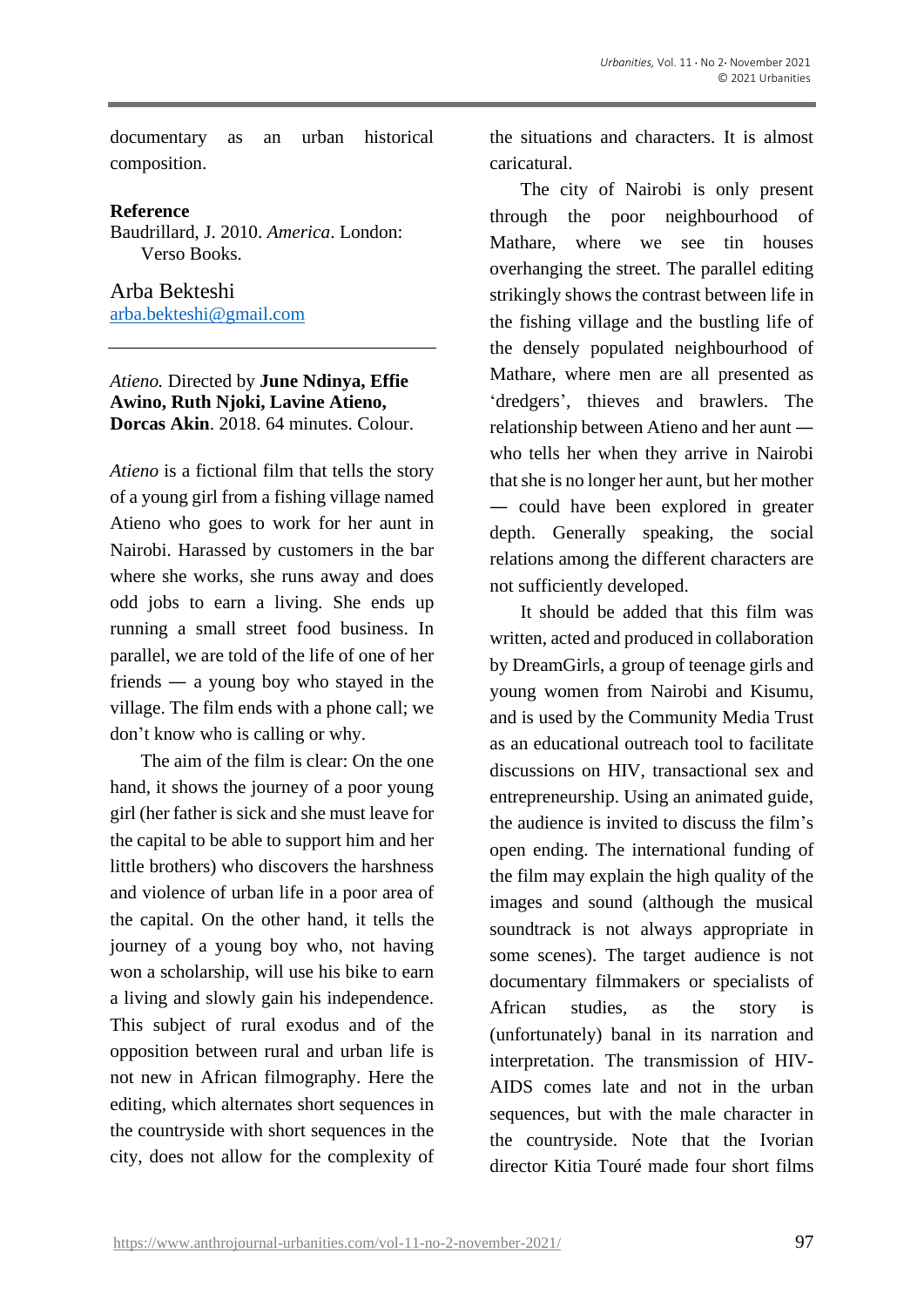in 1993 *Les gestes ou la vie: au nom de l'amour*. The film *Atieno* would certainly have benefited from being either shorter or divided into several short films. We would have liked to follow the implementation of the film with the actors (nonprofessionals?), especially the young people, to gain a better understanding of the different issues in what is commonly called a participatory film.

Let's hope that the screenings of the film in front of different audiences (in Kenya and other African countries) have been recorded or even filmed; they represent precious documents on the reception and the different uses of such a film.

Additional information:

- the DREAMS (Determined, Resilient, Empowered, AIDS-free, Mentored and Safe) partnership is a public-private partnership aimed at reducing rates of HIV among adolescent girls and young women (AGYW) in the highest HIV burden countries.
- 1993 *Les gestes ou la vie*, Kitia Touré, a series of four short films to inform and sensitize Africa for the fight against AIDS; Promaco Prize for the fight against AIDS and Telcipro Prize for technical quality at FESPACO 1993; Special Jury Prize at the Scientific Film Festival of Paris-Tour Eiffel, 1993.

Véronique Duchesne Université de Paris, France [veronique.duchesne@ceped.org](mailto:veronique.duchesne@ceped.org)

*Suspension.* Directed by **Simón Uribe**. 2020. 75 minutes. Colour.

*Suspension* presents a cinematographic approach to the construction of roads in Colombia, with a special attention given to the technical work of measuring and clearing areas in the jungle, hammering rocks and setting the iron and concrete to build. The film tells the story of two roads in the state of Putumayo that play a central role in connecting the capital, Mocoa, to the national railroad system. Mocoa is located in the middle of the Amazon jungle. It is surrounded by huge mountains and has a considerable annual volume of rainfall.

The first road was built in the forties and is called 'Trampolín de la Muerte' (Springboard of Death) due to the risks it poses for those who need or dare to drive along it. Known as one of the most dangerous routes in the world, it connects Mocoa to the city of Pasto through a very winding, narrow path that, in some places, only one vehicle can pass at a time; Otherwise, the risk of falling off the edge of the cliff is high. Despite the unfulfilled national state promises of looking after the road after a series of accidents over the decades caused by the precarious infrastructure combined with natural disasters (landslides and floods), it still used by trucks and cars. The second road is a glimpse of hope for better days for the population of Mocoa and those living in its surrounding areas. Construction seems to have started around 2014 and was interrupted a few years later due the alleged lack of money just after finishing a huge bridge going around a mountain and suddenly ending somewhere in the middle of the jungle. Abandoned, it became a kind of local tourist attraction, although the builders had put a closed gate and a sign authorizing only their own personnel. The